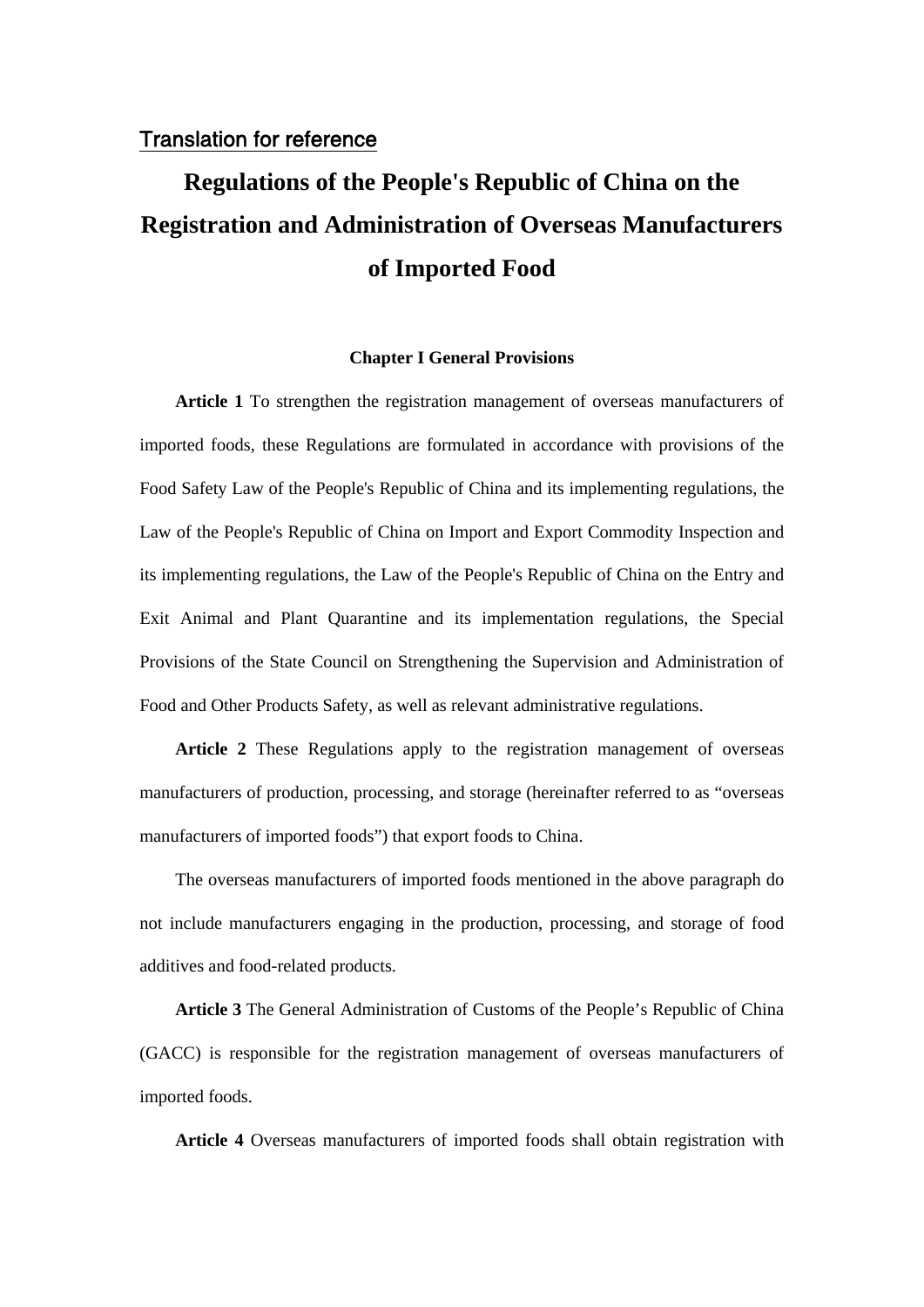the GACC.

#### **Chapter II Conditions and Procedures for Registration**

**Article 5** The registration conditions for overseas manufacturers of imported foods are as follows:

1. The food safety management system of the country/region where the manufacturer is located has passed GACC's equivalence assessment and/or review;

2. The manufacturer was established with approval by the competent authority of the country/region, and the manufacturer is under effective regulation by the competent authority;

3. The manufacturer has an established, effective food safety and sanitation management system and protection system, legally produces and exports food in the country/region, and ensures that foods exported to China comply with relevant Chinese laws, regulations, and national food safety standards;

4. Food exporting to China conforms with relevant inspection and quarantine requirements that have been agreed upon after discussion by the GACC and the competent authorities of the country/region.

**Article 6** Registration of overseas manufacturers of imported foods include recommendation for registration by competent authority of the country/region, and application for registration by a manufacturer.

The GACC, based on analysis of various factors, including sources of raw materials, production and processing technologies, historical data about food safety, consumer groups, consumption methods of food, and in consideration of international practices, determines the method for registration of overseas manufacturers of imported food and the required application materials.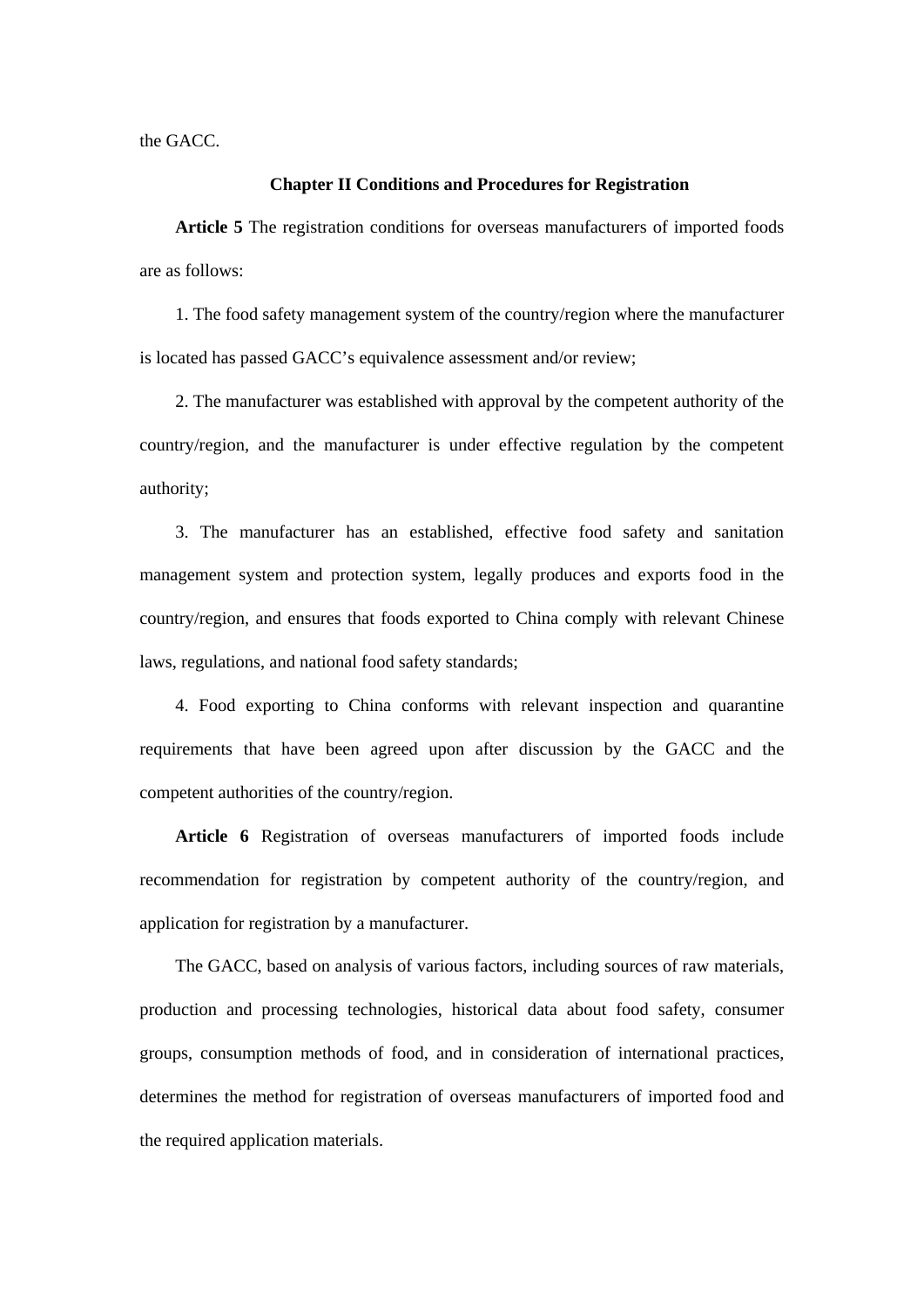If risk analysis or evidence presents that risks of a certain category of food has changed, GACC may adjust the registration method and required application materials for overseas manufacturers of the corresponding food.

**Article 7** Overseas manufacturers of the following foods shall be recommended by the competent authorities of their countries/regions to the GACC for registration: meat and meat products, casings, aquatic products, dairy products, bird's nests and bird's nest products, bee products, eggs and egg products, edible oils and fats, oilseeds, stuffed pastry products, edible grains, milled grain industry products and malt, fresh and dehydrated vegetables and dried beans, condiments, nuts and seeds, dried fruits, unroasted coffee beans and cocoa beans, foods for special dietary purposes, and functional foods.

**Article 8** The competent authority of the country/region shall examine and inspect the manufacturer to be recommended for registration; after confirming that the manufacturer conforms with the registration requirements, the competent authority of the country/region recommends the producer to the GACC for registration, and submits the following application materials:

1. Letter of recommendation by the competent authority of the country/region;

2. List of recommended manufacturers and the manufacturers' applications for registration;

3. Documents certifying identification of the manufacturer, such as the business license issued by the competent authority of the country/region;

4. Statement that the producer recommended by the competent authority of the country/region conform with requirements of these Regulations;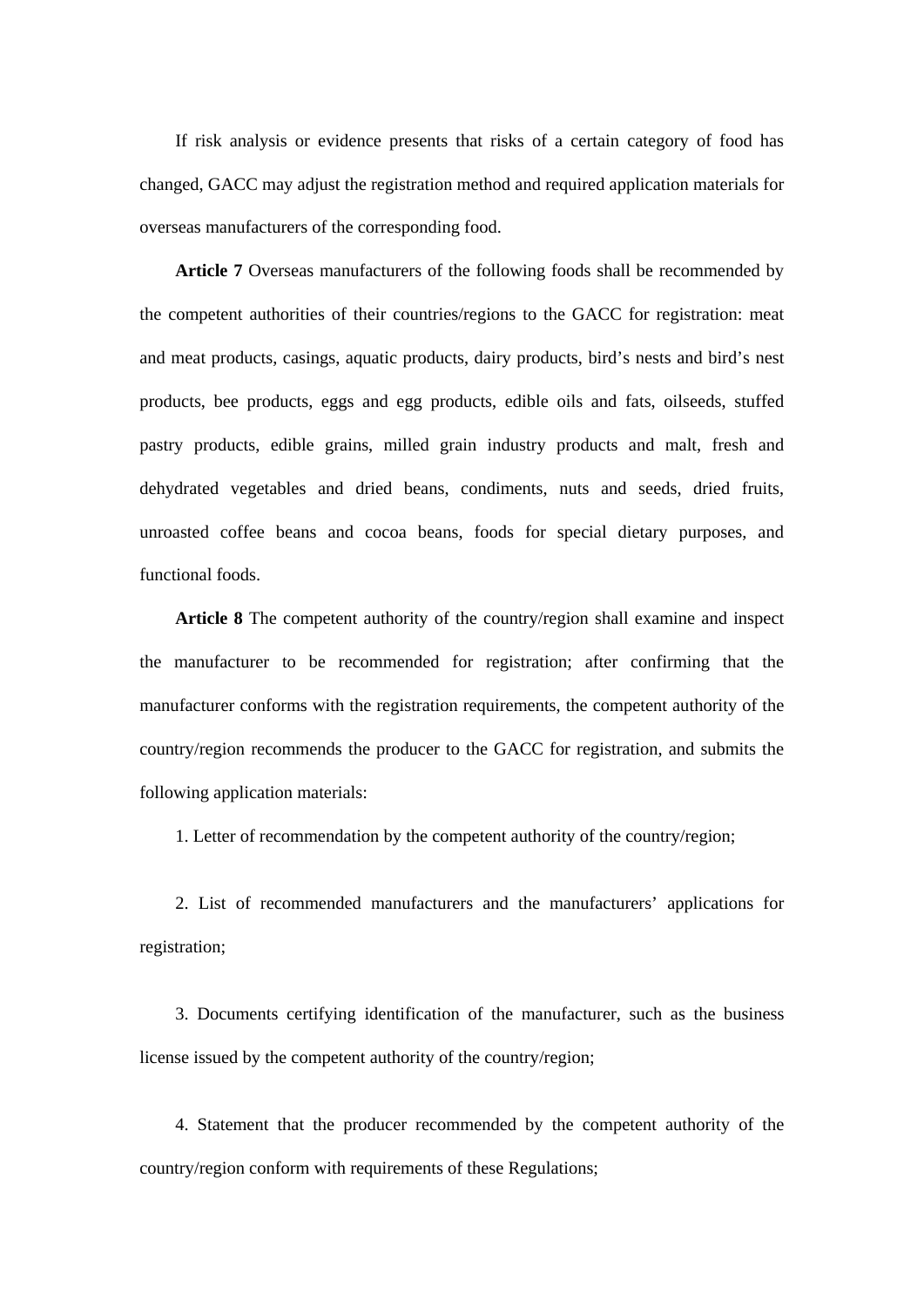5. Reports of examinations/inspections/review conducted by the competent authority of the country/region to relevant manufacturers.

If necessary, the GACC may request documents related to the manufacturer's food safety, sanitation, and protection system, such as floor plans of the factory/workshops/cold storages, and the processing flow chart and others.

**Article 9** Overseas manufacturers of foods other than those listed in Article 7 of these Regulations shall, by themselves or by agents, file applications for registration with the GACC and submit the following application materials:

1. Manufacturer's application for registration;

2. Documents certifying the identification of the manufacturer, such as business license issued by the competent authority of the country/region;

3. Statement by the manufacturer that it conforms with requirements of these Regulations.

**Article 10** The application for manufacturer registration shall contain the following information: the name of the manufacturer, country/region where the manufacturer is located, address of the production site, legal representative, contact person, contact information, registration number approved by the competent authority of the country/region, the type of food for registration, type of production, and production capacity, etc.

**Article 11** The application materials for manufacturer registration shall be submitted in Chinese or English. If relevant country /region and China have separate agreements on registration method and application materials, registration shall be carried out following the agreement.

**Article 12** Competent authority of the country /region or overseas manufacturers of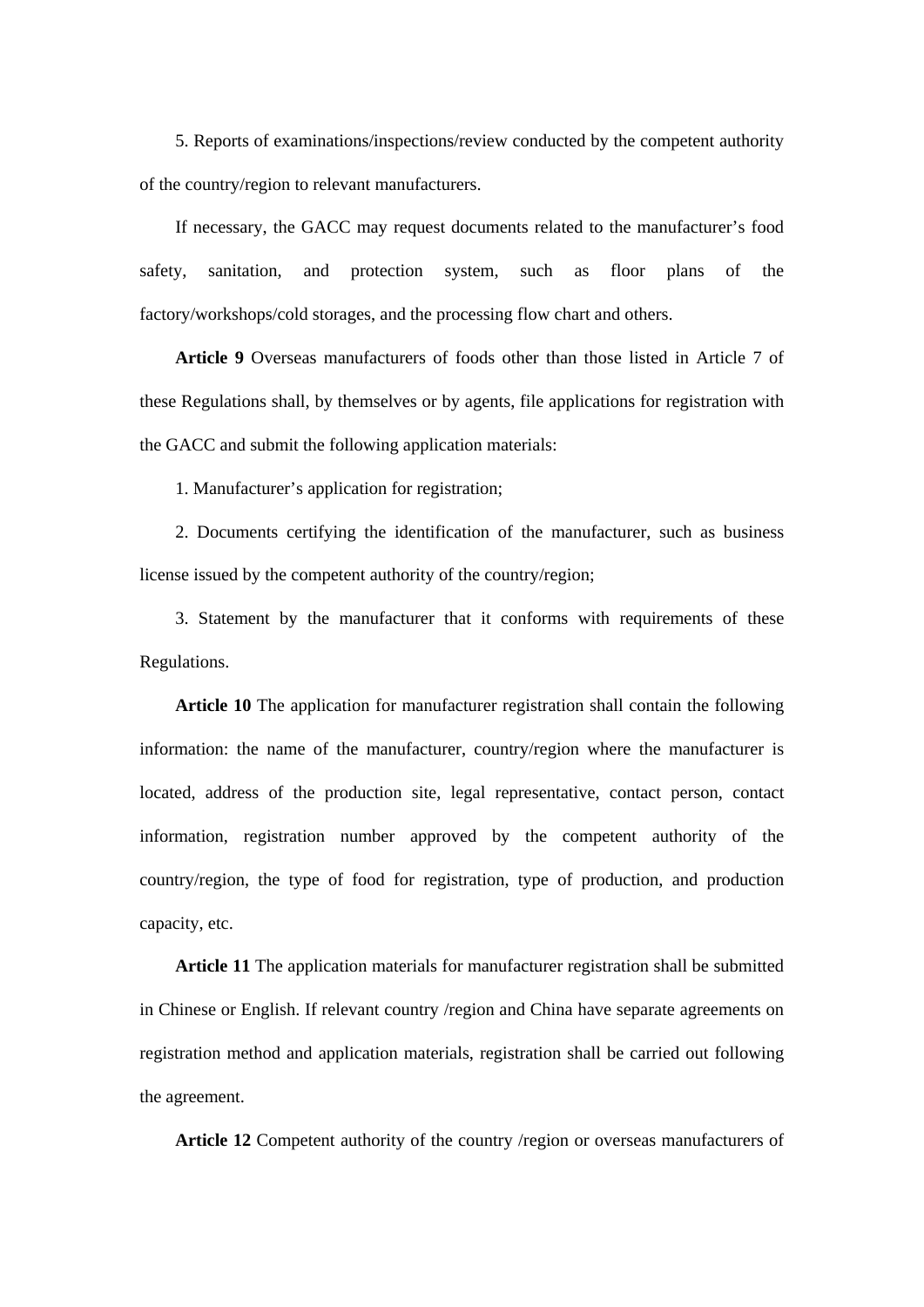imported foods shall be held accountable for truthfulness, completeness, and legality of the submitted materials.

**Article 13** The GACC or GACC entrusted institutions, set up a review team to conduct evaluations and reviews of the overseas manufacturers applying for registration. The evaluation is conducted in forms of document review, video inspection, and/or on-site inspection. A review team is composed of two or more reviewers.

Overseas manufacturers of imported foods and the competent authorities of the country/ region shall assist the GACC in carrying out the aforementioned evaluation and review.

**Article 14** The GACC shall, based on the evaluation and review, register the overseas manufacturers that meet the requirements, and grants them Chinese registration numbers; and shall notify the competent authority of the country/region or the overseas manufacturers in writing of the registration. The GACC shall decline the registration of overseas manufacturers that do not meet the requirements and notify the competent authority of the country/region or the overseas manufacturers in writing of the denial.

**Article 15** A registered manufacturer shall mark the Chinese registration number or the registration number approved by the competent authority of the country/region on the inner and outer packaging of the foods exported to China.

**Article 16** The registration for overseas manufacturers of imported foods is valid for five years.

The GACC shall determine the starting and the ending dates of the validity period of registration when it registers an overseas manufacturer of imported foods.

**Article 17** The GACC publishes lists of oversea manufacturers of imported foods that receive registration in a unified way.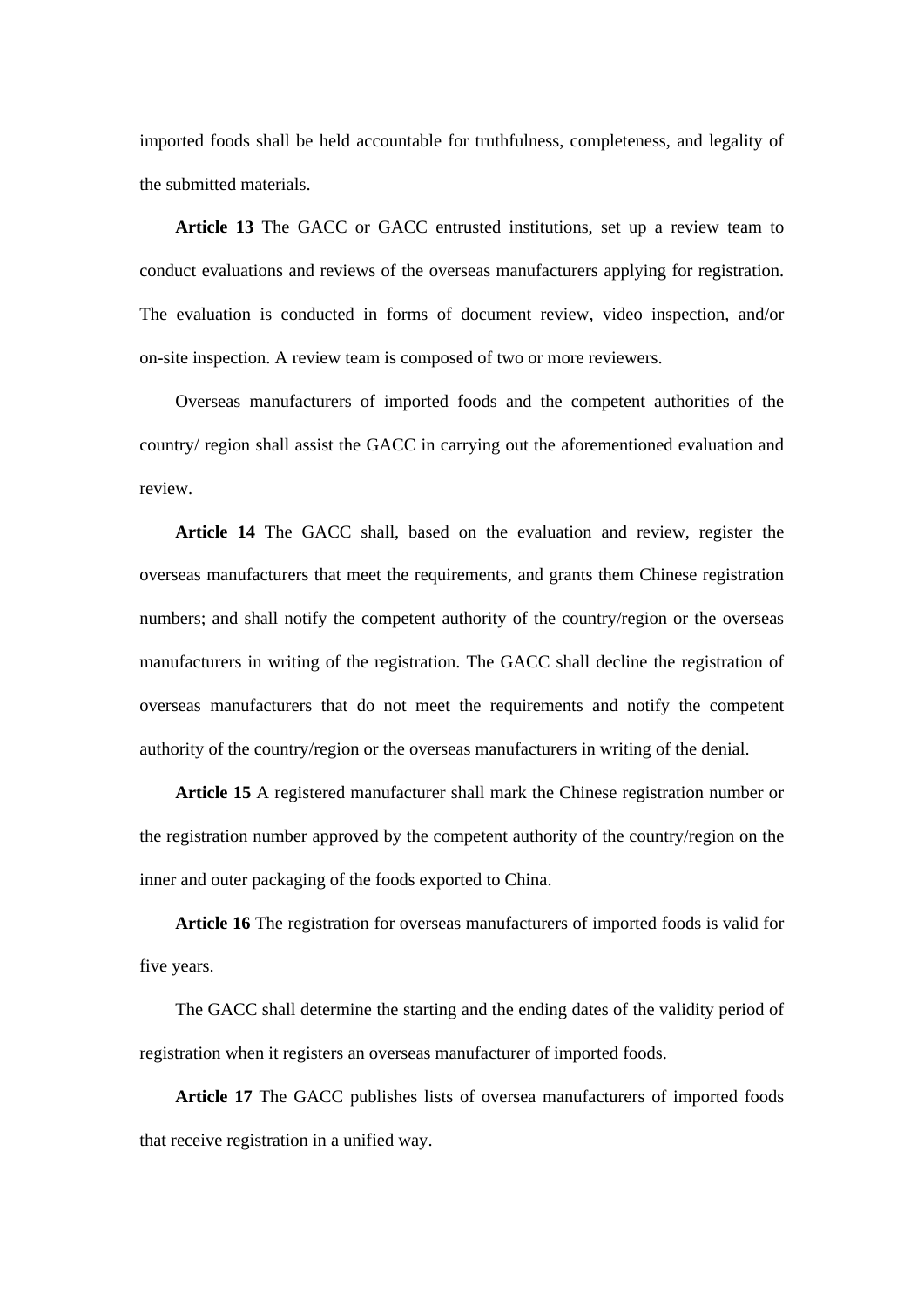#### **Chapter III Registration Management**

**Article 18** The GACC or its entrusted institutions set up a review team to conduct re-evaluation on whether the overseas manufacturers of imported food continuously meet the registration requirements. A review team is composed of two or more reviewers.

**Article 19** If an overseas manufacturer's registration information changes while the registration is valid, it shall submit an application for change to the GACC through the application path, and submit the following materials:

1. A table that exhibits the changed information and the original information;

2. Supporting materials related to the changed information.

The GACC changes the registration information if it deems such information can be changed after review.

In cases of changing production site, legal representative, or registration number in the country/region where the manufacturer is located, the overseas manufacturer shall re-apply for registration, and the original Chinese registration number will automatically become invalid.

**Article 20** If an overseas manufacturer of imported foods intends to renew its registration, it shall, within three to six months before the registration expires, apply to the GACC for renewal of registration through the registration application path.

Application materials for registration renewal shall include:

1. An application for renewal of registration;

2. Statement promising to continuously conform with the registration requirements.

The GACC shall renew the registration of manufacturers that conform with the registration requirements and extends the valid period of registration for five years.

**Article 21** If a registered overseas manufacturer of imported foods falls under any of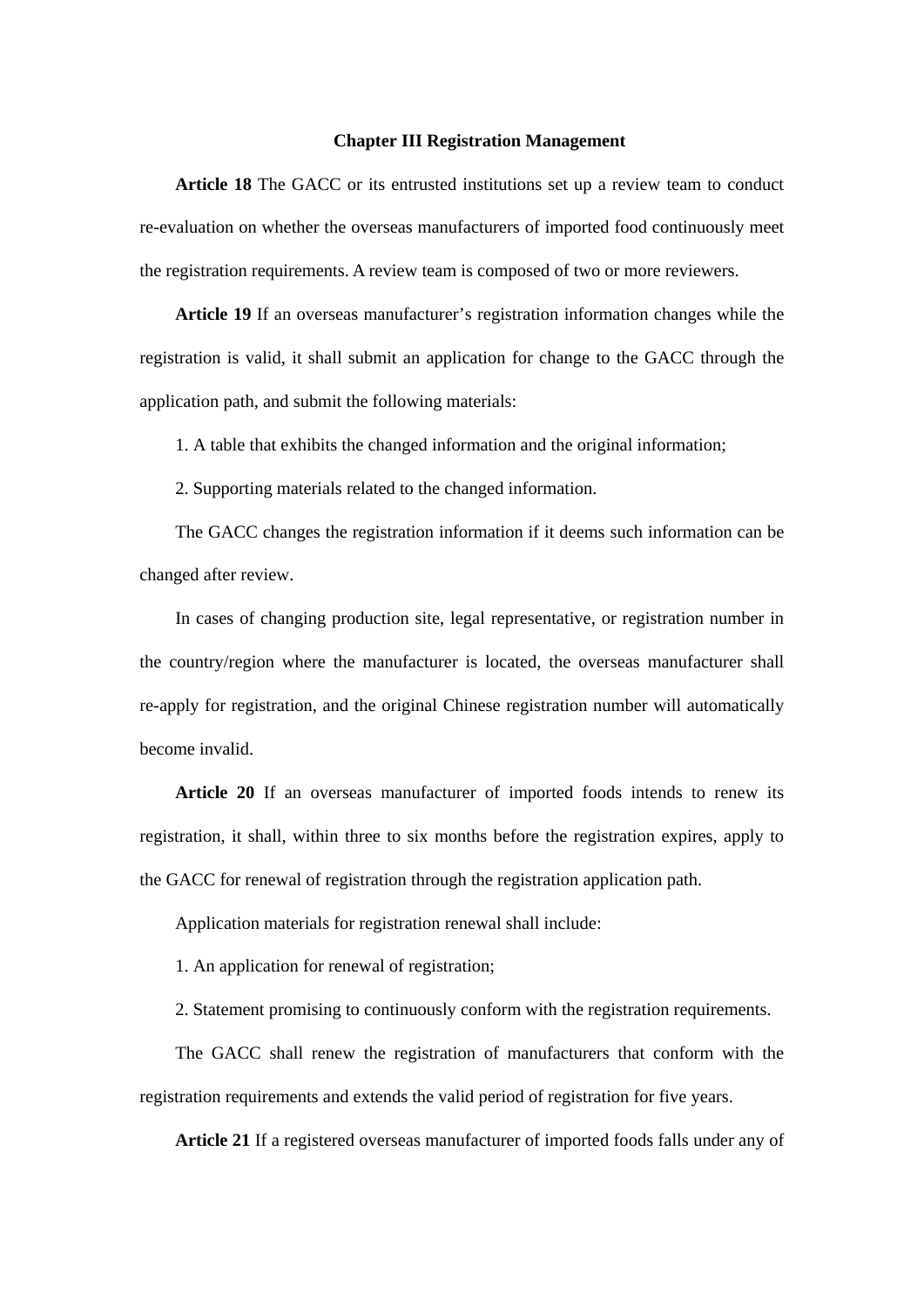the following circumstances, the GACC will revoke its registration, notify the competent authorities of the country/region or the registered facility, and issue a public announcement thereof:

1. The manufacturer fails to apply for registration renewal following relevant provisions;

2. The competent authority or the overseas manufacturer applies to revoke the registration;

3. The manufacturer no longer conforms with provisions in Article 5.2 of these Regulations.

**Article 22** The competent authorities of the countries /regions shall have effective regulation of the registered manufacturers, urge them to continuously conform with the registration requirements. Finding incompliance to the registration requirements, the competent authorities shall take control measures immediately, suspend food export by relevant manufacturer to China, until the manufacturer conforms with registration requirements after taking rectification measures.

Finding itself unable to conform with the registration requirements, an overseas manufacturer of imported foods shall voluntarily suspend its food exports to China, and take immediate rectification measures until it conforms with registration requirements.

**Article 23** Finding a registered manufacturer no longer conforms with the registration requirements, the GACC shall instruct the manufacturer to make rectification measures within a given time period and shall suspend imports from the manufacturer during the rectification period.

If imports by a foreign competent authority-recommended manufacturer are suspended, the competent authorities shall urge the manufacturer to complete rectification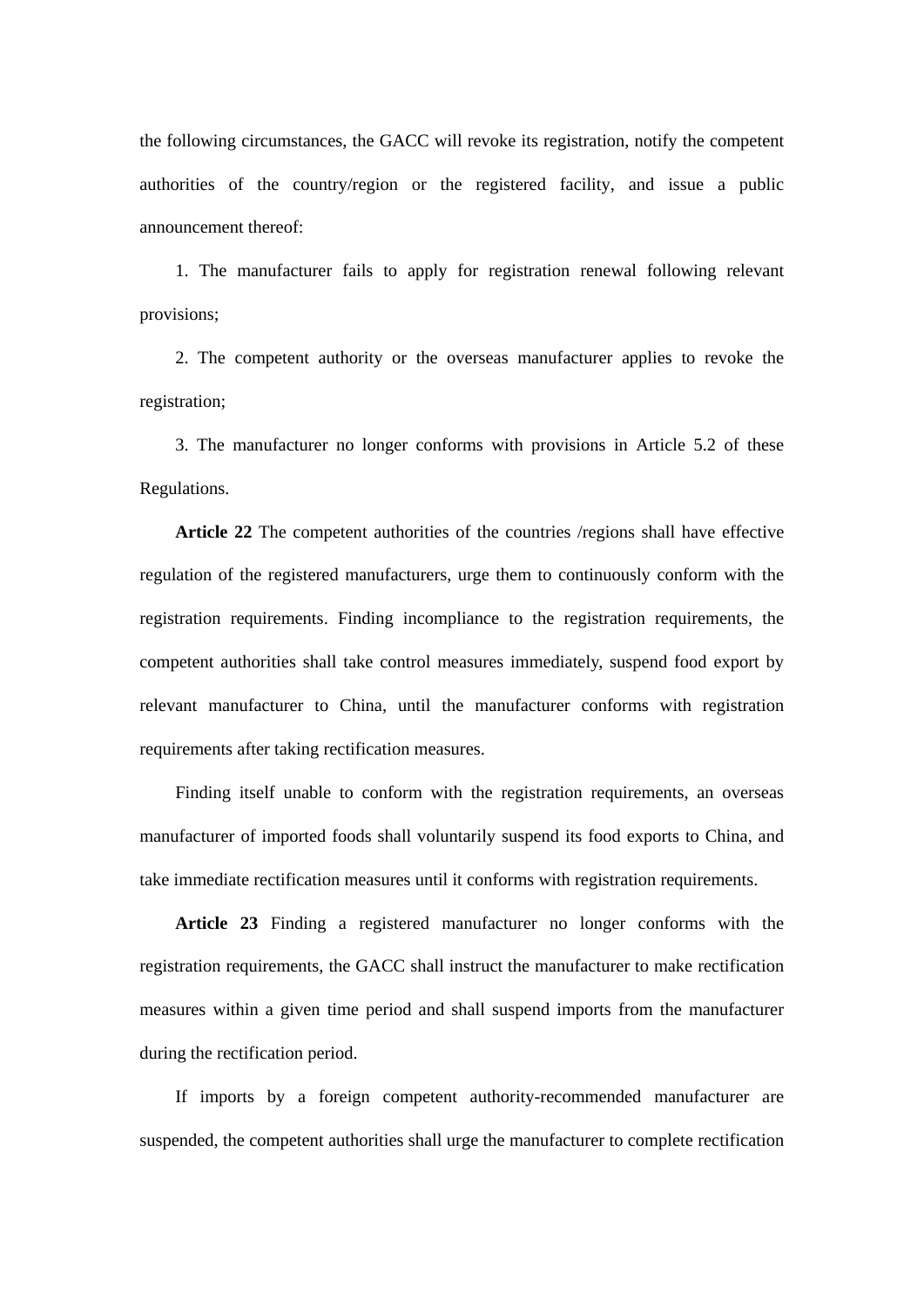within the given time period and shall submit a written rectification report to the GACC and a written statement confirming the manufacturer conforms with the registration requirements.

If imports by a self-registered or agent-registered manufacturer are suspended, the manufacturer shall complete the rectification within the given time period and submit a written rectification report to the GACC and a written statement confirming (it) conforms with the registration requirements.

The GACC shall review the rectification by the manufacturers. Passing the GACC review, food imports from relevant producers are to be resumed.

**Article 24** If a registered overseas manufacturer of imported foods falls under any of the following circumstances, the GACC shall revoke its registration and issue a public announcement thereof:

1. Severe food safety incidents of imported foods caused by the manufacturer;

2. Food safety problems detected in foods exported to China in the entry inspection and quarantine, and the circumstance is serious;

3. Significant problems exist in the manufacturer's food safety and sanitation management, which cannot ensure its food export to China conforms with safety and sanitation requirements;

4. The manufacturer fails to meet the registration requirements after taking rectification measures;

5. The manufacturer provides false materials or conceals relevant facts;

6. The manufacturer refuse to cooperate with the GACC in reviews and incident investigations;

7. The manufacturer leases, lends, transfers, or resells its registration number, or